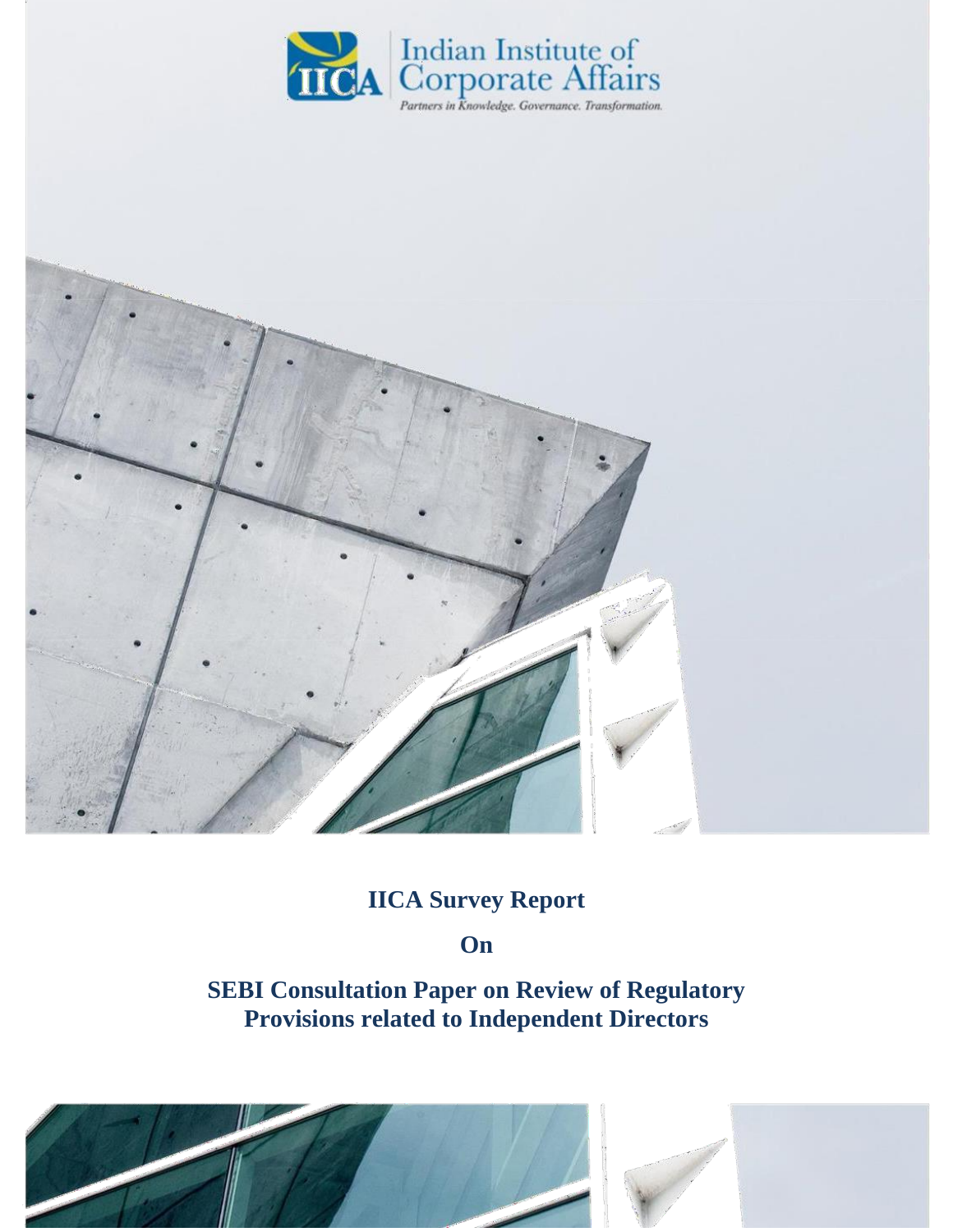#### **Independent Directors Survey – SEBI Consultation Paper**

Centre for Independent Directors, IICA conducted a online survey with registered members of Independent Directors (ID) Databank regarding SEBI Consultation Paper on review of various statutory provisions related to Independent Directors. A total of 466 responses received by the end of last date for response. Here is the brief summary of recommendationwise responses-

**1) Cooling-off period of 3 years for appointment of KMPs or employees & their relatives of promoter group companies as IDs in the company**

| <b>Survey Feedback</b>                            |     |     |     |     |
|---------------------------------------------------|-----|-----|-----|-----|
| Agree %   Disagree   Disagree %<br>Total<br>Agree |     |     |     |     |
| 366                                               | 79% | 100 | 21% | 466 |

#### **Summary of arguments from Independent Directors (ID)**:

**(a) Reasons in support of the recommendations** - While analysing original responses from the Independent Directors, it can be observed that most of IDs support cooling-off period of 3 years for appointment of KMPs or Employees (Including their relatives) of promoter group companies as IDs in the company to ensure reasonable level of Independence, to avoid conflict of Interest, to ensure non-association with any proposal to be considered by the Board of Directors and to ensure that KMP does not misuse the inside information they have among other reasons. As per some other responses, only a cooling off period may be ineffective especially where the employer-employee relationship has lasted for say 10-20 years, it is not necessary that a KMP or an employee will become independent merely after some cooling-off period and former employees should not be appointed as ID unless the management has changed. KMPs etc are so close to the promoters and if they become ID without any cooling off period will certainly defete the purpose.

**(b)Reasons for not supporting the recommendatio**n - Some members have different views and as per their suggestions, KMPs or employees & their relatives of promoter group companies should not be allowed for appointment at all or cooling-off period may be extended to 5 years or association with the company cannot be reversed with lapse of time or cooling-off period of 18-24 months is sufficient or Relatives and employees cannot be independent irrespective of cooling period

**2) Cooling-off period of 2 years in case of a material pecuniary relationship with listed entity/holding/Subsidiary/Associate can be extended upto 3 years.**

| Agree |     | DUI VUY I CUUDAUN | Agree %   Disagree   Disagree % | Total |
|-------|-----|-------------------|---------------------------------|-------|
| 353   | 76% | 113               | 24%                             | 466   |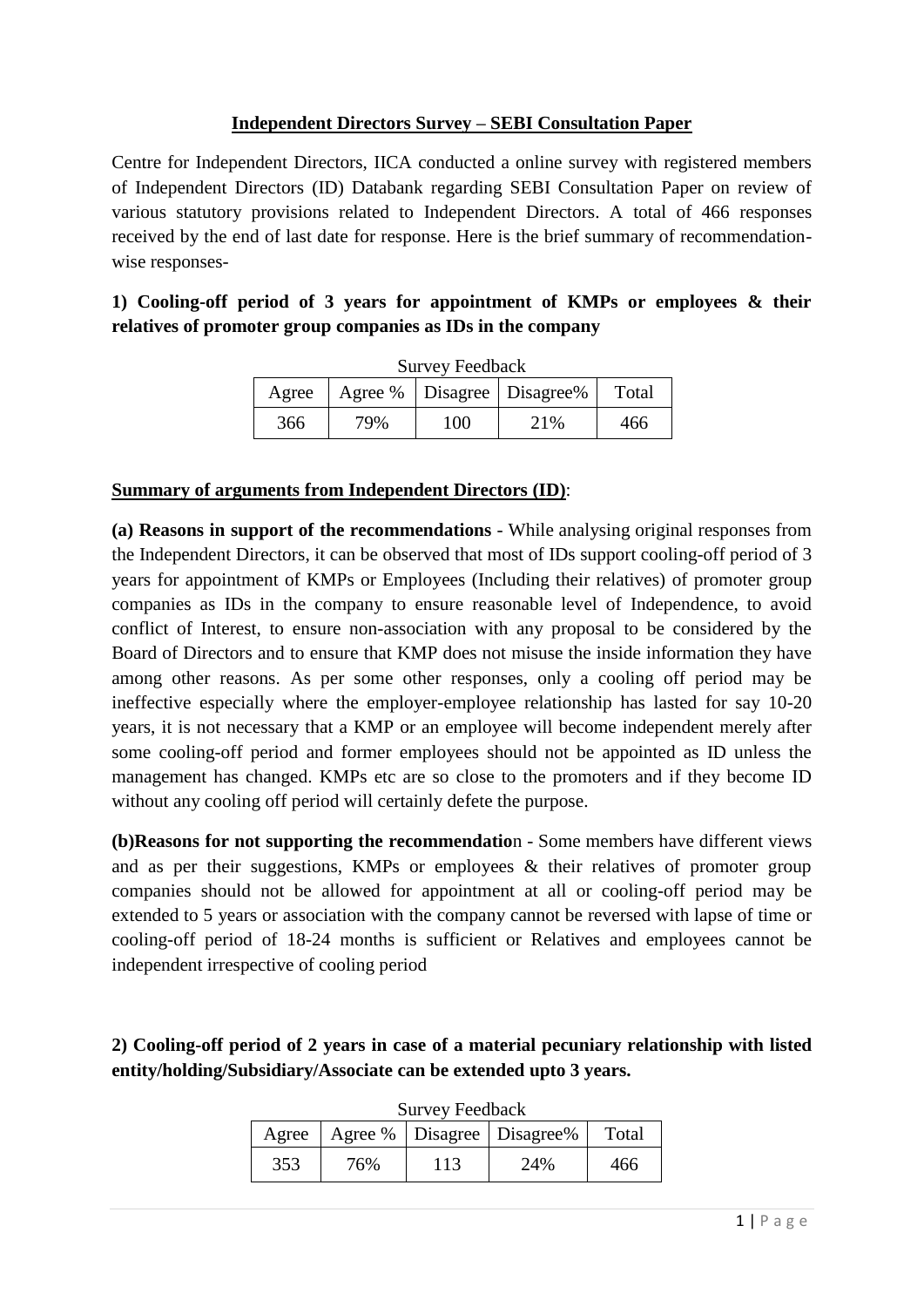#### **Summary of arguments from Independent Directors (ID)**:

**(a) Reasons in support of the recommendation** – Responses suggest that Uniform rules will help regulators, avoid conflict of interest, IDs are for other shareholders and peculiarly interest will make those IDs look after promoters interest, longer disassociation helps in maintaining independence & transparency, In line with the cooling off period for KMP etc., this also should be 3 years so that there is consistency in policy, longer the cooling-off period better the control, and it gives additional time to keep a close watch on the nature of the relationship.

**(b)Reasons for not supporting the recommendation** - Some members have different views and as per their suggestions, two years is sufficient, however the materiality threshold needs to be defined, there shouldn't be any material pecuniary relationship between the hiring company & ID, three years too long in current context, Independence is not function of such a period and cooling-off period should be extended to 5 years.

**3) Appointment & Re-appointment of IDs with "Dual Approval" i.e (i) Approval of Shareholders (Ordinary Resolution for Appointment & Special Resolution for Reappointment), (ii) Approval of "Majority of the minority shareholders". If either of the approval thresholds are not met, the person would have failed to get appointed / reappointed as ID.**

| <b>Survey Feedback</b>                           |     |     |     |     |
|--------------------------------------------------|-----|-----|-----|-----|
| Agree   Agree %   Disagree   Disagree %<br>Total |     |     |     |     |
| 285                                              | 61% | 181 | 39% | 466 |

#### **Summary of arguments from Independent Directors (ID)**:

**(a) Reasons in support of the recommendation –** Responses suggests that viewpoint of minority group of shareholders is necessary to maintain expression of independent viewpoint, control of appointment and removal by Board of Directors & Promoter group dilute independence of IDs, present system is loaded too much in favour of the promoters in proposing the ID, prevent promoter shareholders from having only their 'own' directors, it's essential to protect the interest of minority, compliance with Good corporate governance principles, may lead to too much process and delays in appointment, Independent directors protect interest of minority shareholders and will strengthens the process of Appointment and no scope for conflicts at later stage.

**(b) Reasons for not supporting the recommendation –** Different views suggest that It will not serve any purpose and the same person's appointment can be approved in the second meeting after 90 days, dual approval will delay appointment process & may lead to misuse by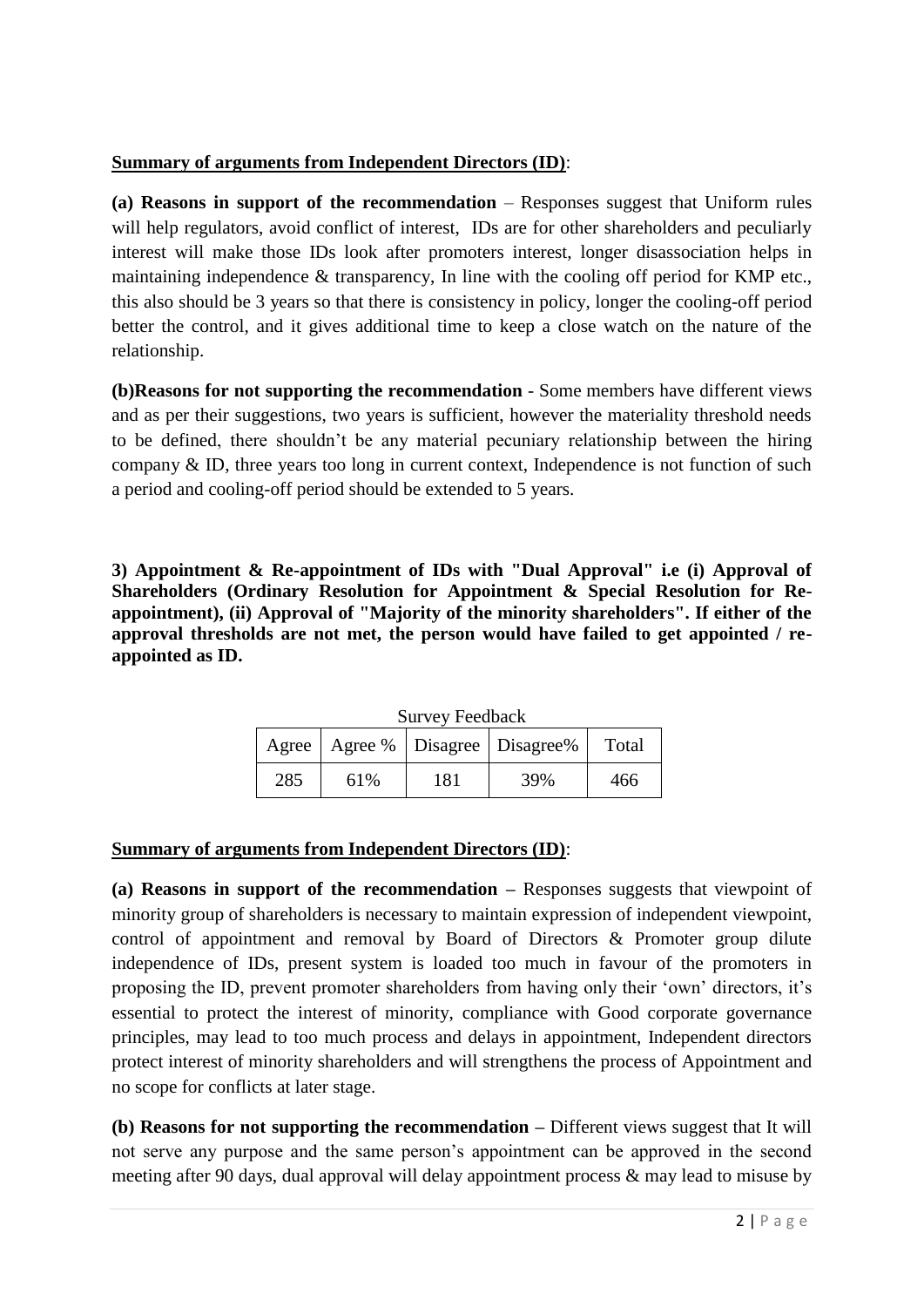certain class of shareholders, these provisions should only be apply to companies having promoters in current shareholding, most of minority shareholders may not have knowledge about capability & Role of ID hence they don't engage or vote, promoter group shareholders should not be involved in voting for appointment of IDs, Special resolution for appointment of IDs is sufficient and it may be considered for top 1000 listed companies.

**4) After failure to get appointed, Listed entity can again propose the same person for appointment for a second vote of all shareholders (Special Resolution) after a coolingoff period of 90 days but within a period of 120 days. However, notice of meeting will include reason for proposing the same person.**

| <b>Survey Feedback</b> |     |     |                                         |       |
|------------------------|-----|-----|-----------------------------------------|-------|
|                        |     |     | Agree   Agree %   Disagree   Disagree % | Total |
| 279                    | 60% | 187 | 40%                                     | 466   |

#### **Summary of arguments from Independent Directors (ID)**:

**(a) Reasons in support of the recommendation –** A broad picture of responses suggest that It's an opportunity for corporate to explain the rationale, not getting appointed once should not be treated as no chance again, there may be many reasons for not getting appointed once and this should not block the chances for getting appointed in future, there could be situations when the merit and competence of the proposed person were not fully understood and appreciated, it's logical to ask the management, why they want to appoint the person, who has been rejected and the candidate should be given another chance to convince the Shareholders.

**(b) Reasons for not supporting the recommendation -** Different views suggest that if in first place the person failed to get appointed / re-appointed as ID then why should company again propose the same person for the whole voting process, rejection should be respected, there are plenty of competent candidates out there, proposing the failed candidate for whatever reason is entry through the back door and repeated attempts only implies the vested interest of the promoters.

**5) Removal of IDs with "Dual Approval" i.e (i) Approval of Shareholders (Ordinary Reso for removal in first term & Special Reso for removal in second term), (ii) Approval of "Majority of the minority shareholders". If either of the approval thresholds are not met, the person would have failed to get removed as as ID.**

|     |     |     | Agree   Agree %   Disagree   Disagree % | Total |
|-----|-----|-----|-----------------------------------------|-------|
| 335 | 72% | 131 | 28%                                     | 466   |

Survey Feedback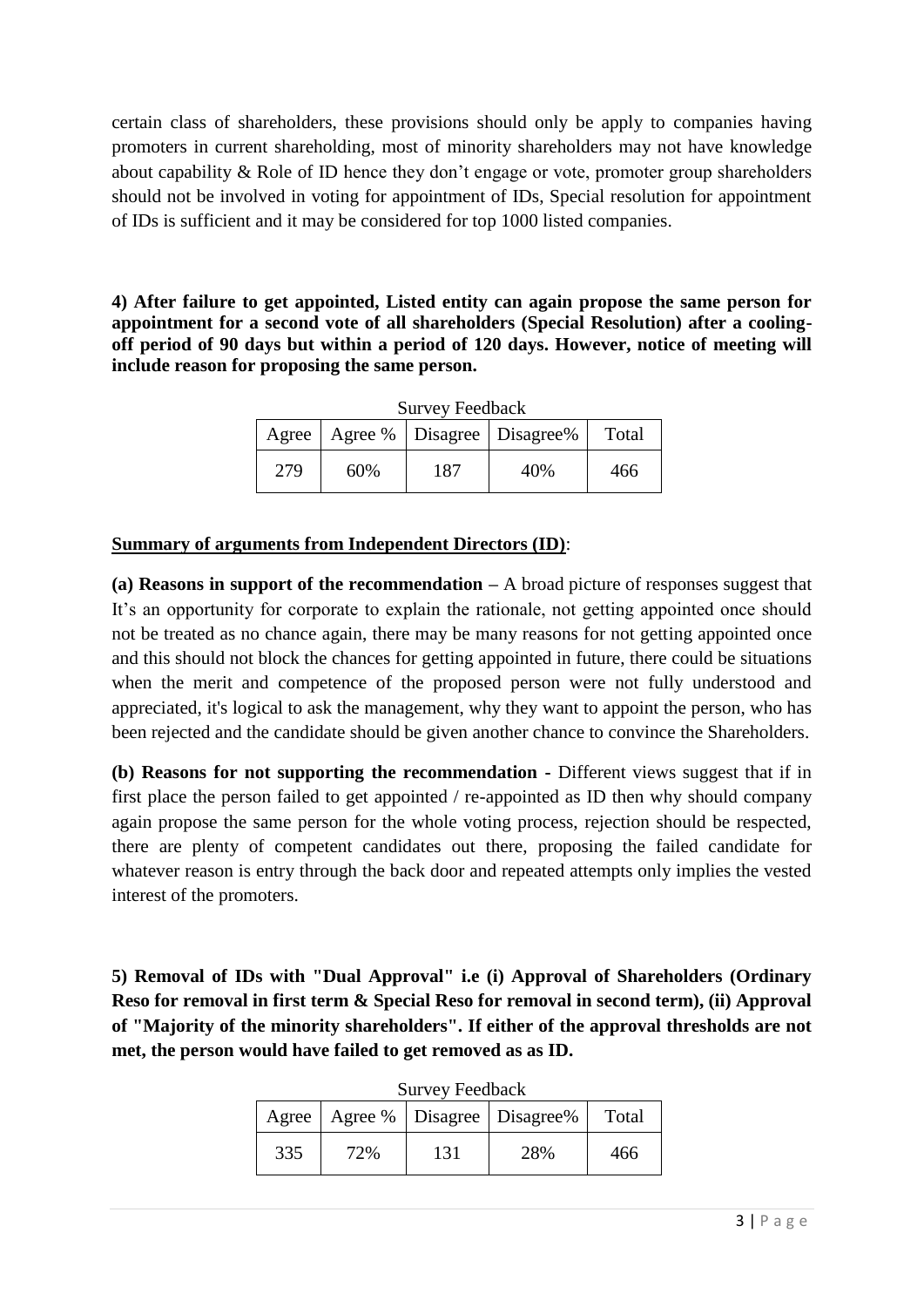#### **Summary of arguments from Independent Directors (ID)**:

**(a) Reasons in support of the recommendation –** Summarization of responses suggest that it will avoid control of IDs by promoters group, approval of both majority and minority share holders will ensure fairplay, it may safeguard the ID if any dissent is expressed against wishes of promoters, ID can work without fear and really independently, it will protect an ID from unwanted interference by any special group, ID would not be removed as a routine, which strengthens the system of ID and this will make the process transparent.

**(b) Reasons for not supporting the recommendation -** Different views suggest that it should not be applicable in promoterless companies, no need of dual approval for removal, removal with special resolution of shareholders is sufficient, promoter group should not be allowed to vote of resolution for removal of ID, Removal of ID dont need to have special rules. Rules for removal of normal director are sufficient for ID as well, and a person who has lost the confidence of the Board cannot continue.

**6) After failure to get removed, Listed entity can again propose the same person for removal by a second vote of all shareholders (Special Resolution) after a cooling-off period of 90 days but within a period of 120 days. However, notice of meeting will include reason for proposing the same person again for removal.**

| <b>Survey Feedback</b>                           |     |     |     |     |
|--------------------------------------------------|-----|-----|-----|-----|
| Agree   Agree %   Disagree   Disagree %<br>Total |     |     |     |     |
| 270                                              | 58% | 196 | 42% | 466 |

#### **Summary of arguments from Independent Directors (ID)**:

**(a) Reasons in support of the recommendation –** Deduction from many responses suggest that If there is sufficient rationale, it should be allowed, addition and removal should be similar processes, one more opportunity is given to the listed company to present its case for removal of an ID, their must be a strong reason for the management to repropose IDs, company should have the ability to remove an ID with adequate reason or grounds, It gives time for all shareholders to review their earlier decision and majority view will now prevail and reconsideration of proposal on additional ground is fair.

**(b) Reasons for not supporting the recommendation –** Views against the recommendation forms broad opinion that what will substantially change in profile of the person in 90 days, once disapproved by shareholders, the board must not have any power, such decisions should not be open to review in a short period of 90-120 days, persecution of the ID by the promoter group that generally controls the majority of shareholders, ID cannot perform under threat and this provision is unnecessary.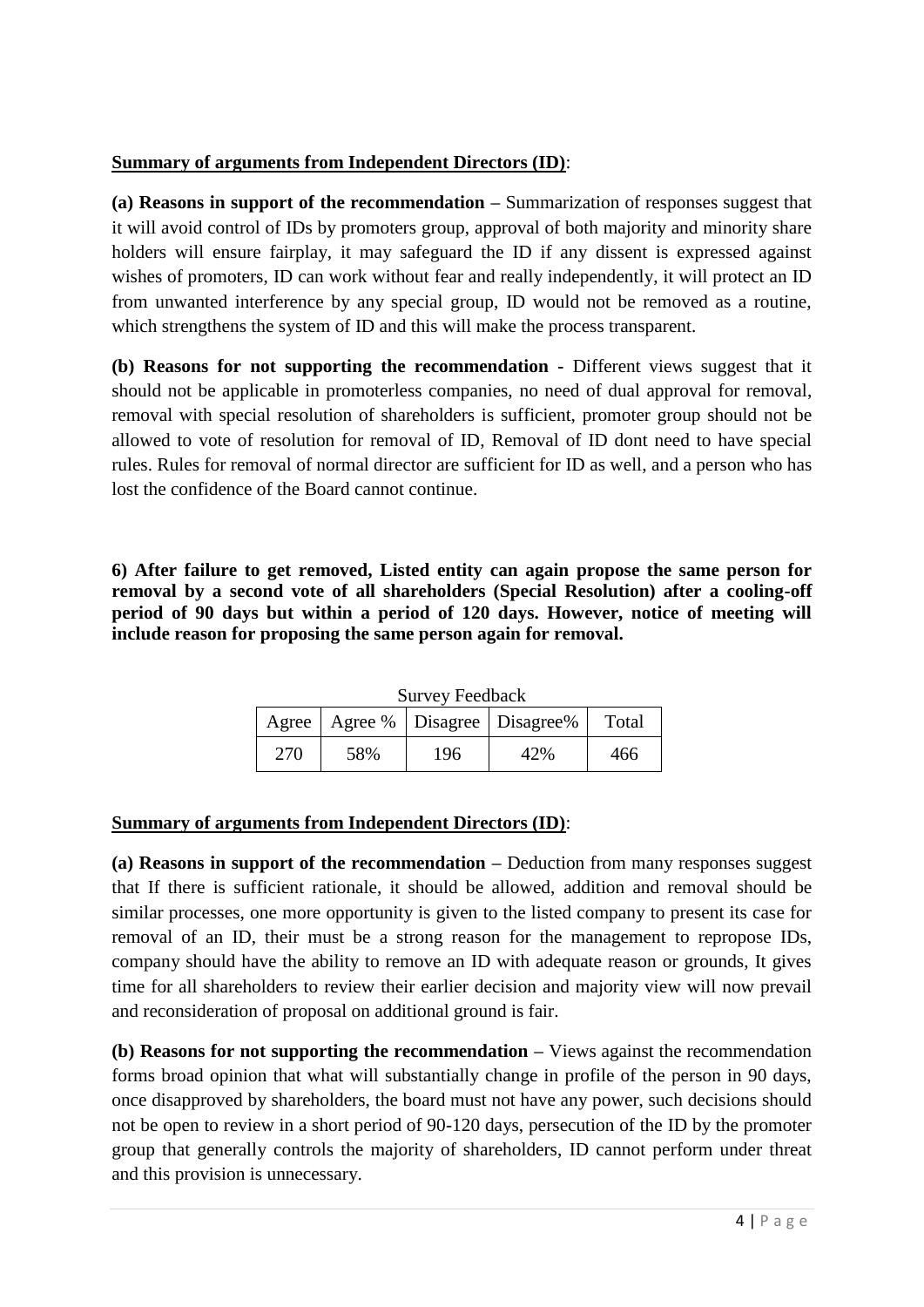**7) NRC shall formulate a description of role & capabilities after evaluating balance of skills, knowledge and experience on the board. Each recommendation to board for appointment as ID should have capabilities as per that description. NRC shall use External agencies to find suitable candidates, consider diversity & time commitment of the appointees.**

|       |     | <b>Survey Feedback</b> |                                 |       |
|-------|-----|------------------------|---------------------------------|-------|
| Agree |     |                        | Agree %   Disagree   Disagree % | Total |
| 369   | 79% | 97                     | 21%                             | 466   |

#### **Summary of arguments from Independent Directors (ID)**:

**(a) Reasons in support of the recommendation –** Suggestions point out that this will ensure that IDs are selected on merit and through a transparent process, for real independence it's better to Map and find ID through external agency, will bring professionalism in the Selection of IDs, will ensure the board composition has requisite skills and competence required for the business, NRC can use ID Databank of IICA within the overall framework designed by NRC for selection of Ids, just like having a Job Description for posts in the Company, an ID also needs a JD, External agencies can give a perspective which NRC may lack and best candidates can be find out for the role of ID.

**(b) Reasons for not supporting the recommendation –** Views against the recommendation argue that external agencies may not always find best candidates hence NRC should be on forefront to find suitable candidates and use of ID Databank should be promoted instead of external agencies.

**8) Notice of meeting shall disclose skills & capabilities required for ID and how the proposed individual meets the requirements. Further, Search channels including the category of person i.e promoters, Institutional Shareholder, existing director etc who recommended any search channel will also be disclosed.**

| <b>Survey Feedback</b>                           |     |    |     |     |
|--------------------------------------------------|-----|----|-----|-----|
| Agree   Agree %   Disagree   Disagree %<br>Total |     |    |     |     |
| 402                                              | 86% | 64 | 14% | 466 |

#### **Summary of arguments from Independent Directors (ID)**:

**(a) Reasons in support of the recommendation –** Responses in support suggest that this information is necessary for transparency; this is a must for the shareholders to take a knowledgeable view, will enable board members to make them compatible with expected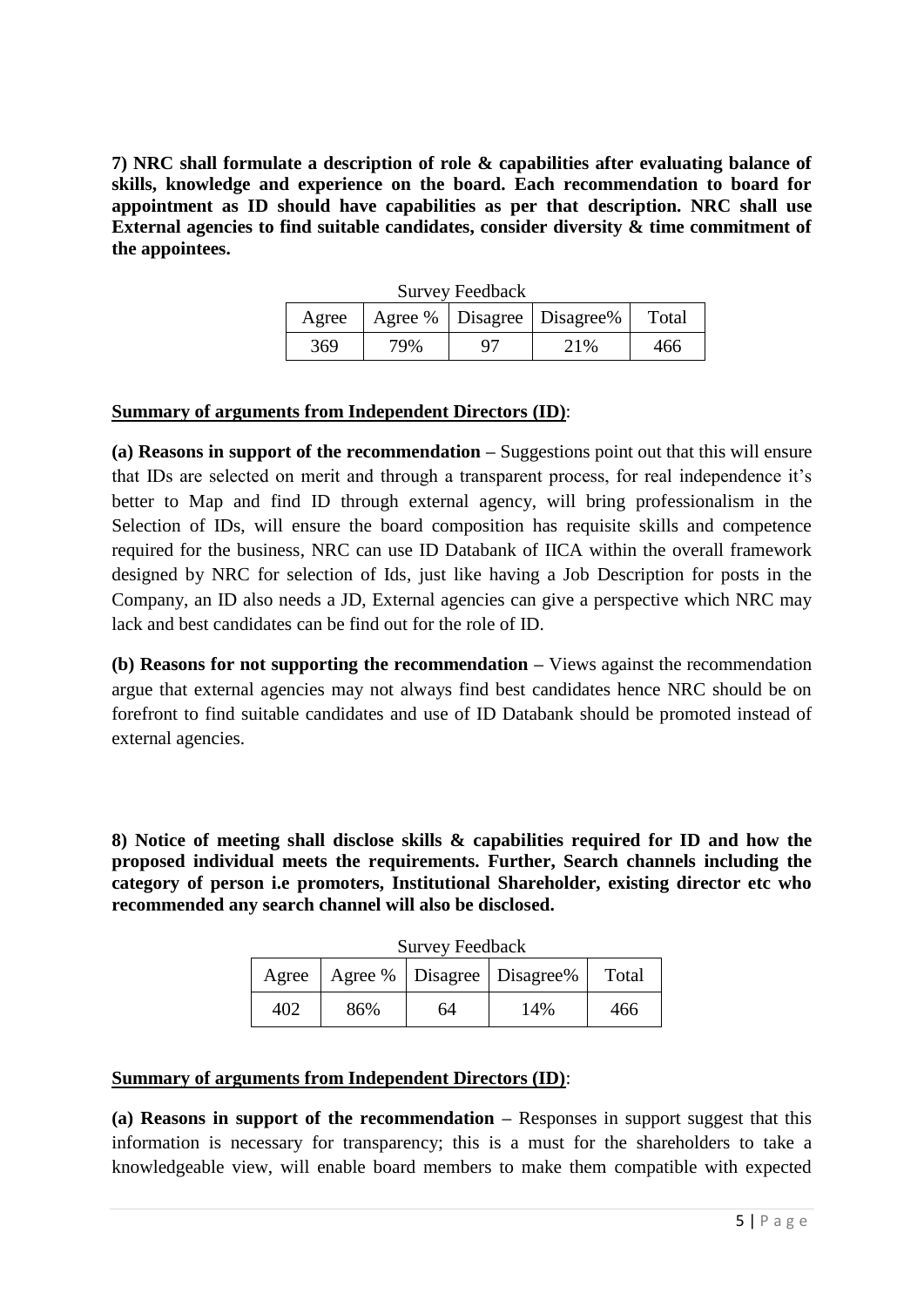skills and knowing the skills & capabilities can only help in careful & right selection of candidates.

**(b) Reasons for not supporting the recommendation -** Views against the recommendation argue that ID is appointed on the basis of skills so again and again doing such exercise would degrade ID, promoters should not normally be allowed to play any direct/indirect role for proposed individual to be considered for ID, this procedure will only delay appointments, nomination should be from ID databank only and there should be no disclosure requirements about recommenders.

#### **9) NRC to be constituted with 2/3rd IDs instead of Majority of IDs.**

| <b>Survey Feedback</b>                         |     |     |     |     |
|------------------------------------------------|-----|-----|-----|-----|
| Agree<br>Disagree   Disagree%<br>Agree<br>$\%$ |     |     |     |     |
| 357                                            | 78% | 101 | 22% | 458 |

#### **Summary of arguments from Independent Directors (ID)**:

**(a) Reasons in support of the recommendation -** Responses in support suggest that It will represent appropriate majority & will ensure full independence in the proceedings of the committee, Strengthens the Independent Directors and gives more say in the process, the ID will be able to play effective role, Reduce the impact of promoter/majority shareholder group, it will ensure impartial assessment of talent based remuneration/ incentive levels, it will bring about greater objectivity to the deliberations of NRC, It will increase confidence in the decisions of NRC and this will go closer to global standards of independence of the NRC.

**(b) Reasons for not supporting the recommendation -** Views against the recommendation argue that 2/3rd is anyway majority - the change is not really required, Promoters will be at the mercy of id s and it takes away the incentive to promote and run companies, majority is good enough, may end up delaying the decision making and Non IDs also bring knowledge and expertise to the process.

#### **10) IDs should be appointed on the Board only with prior approval of Shareholders**

 $S_{\text{S}}$  F 11 1

| Survey Peeddack |               |     |                      |       |
|-----------------|---------------|-----|----------------------|-------|
| Agree           | Agree<br>$\%$ |     | Disagree   Disagree% | Total |
| 247             | 53%           | 219 | 47%                  | 466   |

6 | P a g e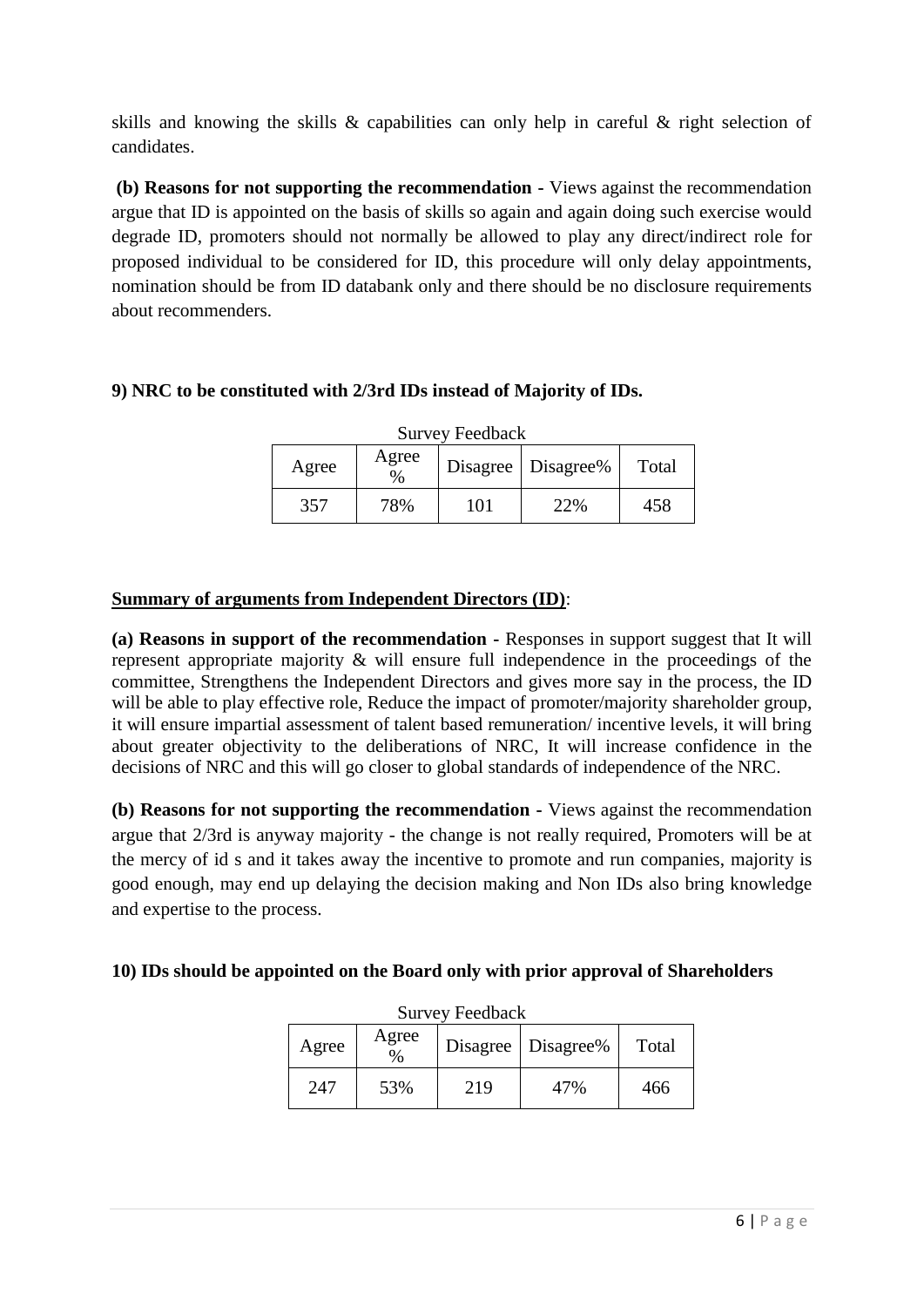#### **Summary of arguments from Independent Directors (ID)**:

**(a) Reasons in support of the recommendation -** Responses in support suggest that it will give transparency and opportunity to reject, IDs primary interest is shareholders hence prior approval is desirable, they will be representing the interest of the shareholders and not that of management, Shareholders are aware of the risks and benefits of appointing such IDs, it will create more responsibility for board to hire good director and without prior approvals of share holders, decisions taken with approval of IDs may not align with the interests of the share holders.

**(b) Reasons for not supporting the recommendation -** Views against the recommendation argue that sometimes ID appointments need to happen in normal course of business who can be ratified later by shareholders, time is critical to a Board's efficient functioning. If shareholder prior approval process is long drawn, this would not be in the Company's best interest. Appointment by NRC and validation by shareholders for quick filling of positions. This may result in vacancies of the boards. Not feasible to have EGM every time ID has to be appointed. Further, it is costly affair to convene EGM again and again. Existing process of ratification by shareholders in AGM is good enough.

#### **11) In case of casual vacancy, approval of shareholders should be taken within 3 months.**

| SUIVEY FEEQUACK |     |  |                                 |       |
|-----------------|-----|--|---------------------------------|-------|
| Agree           |     |  | Agree %   Disagree   Disagree % | Total |
| 349             | 75% |  | 25%                             | 466   |

 $S_{\text{source}}$   $\Gamma_{\text{eff}}$  and  $\Gamma_{\text{eff}}$ 

#### **Summary of arguments from Independent Directors (ID)**:

**(a) Reasons in support of the recommendation -** Responses in support suggest that three months period is reasonable time to get shareholders approval for effective and Transparent functioning of an entity. This is a welcome step to ensure Corporate Governance at the Board level which will suffer in absence of filling up casual vacancies of IDs promptly. ID is an important role hence vacancy for more than 3 months should be discouraged and time bound process is necessary to avoid intentional delays and also avoid interruptions in the Board performance. Any casual appointment should not run indefinitely. Prescribing of a time frame will install a sense of discipline and urgency in securing shareholders approval.

**(b) Reasons for not supporting the recommendation -** Views against the recommendation argue that approval should be taken in AGM or within six months because of associated cost of convening of shareholders meeting. Instead of getting approval within 3 months, intimation of appointment with necessary details could be given to shareholders and approval could be secured in next AGM. It may add unnecessary complications, instead hold NRC accountable and trust them. There should be a difference for large and small cap companies.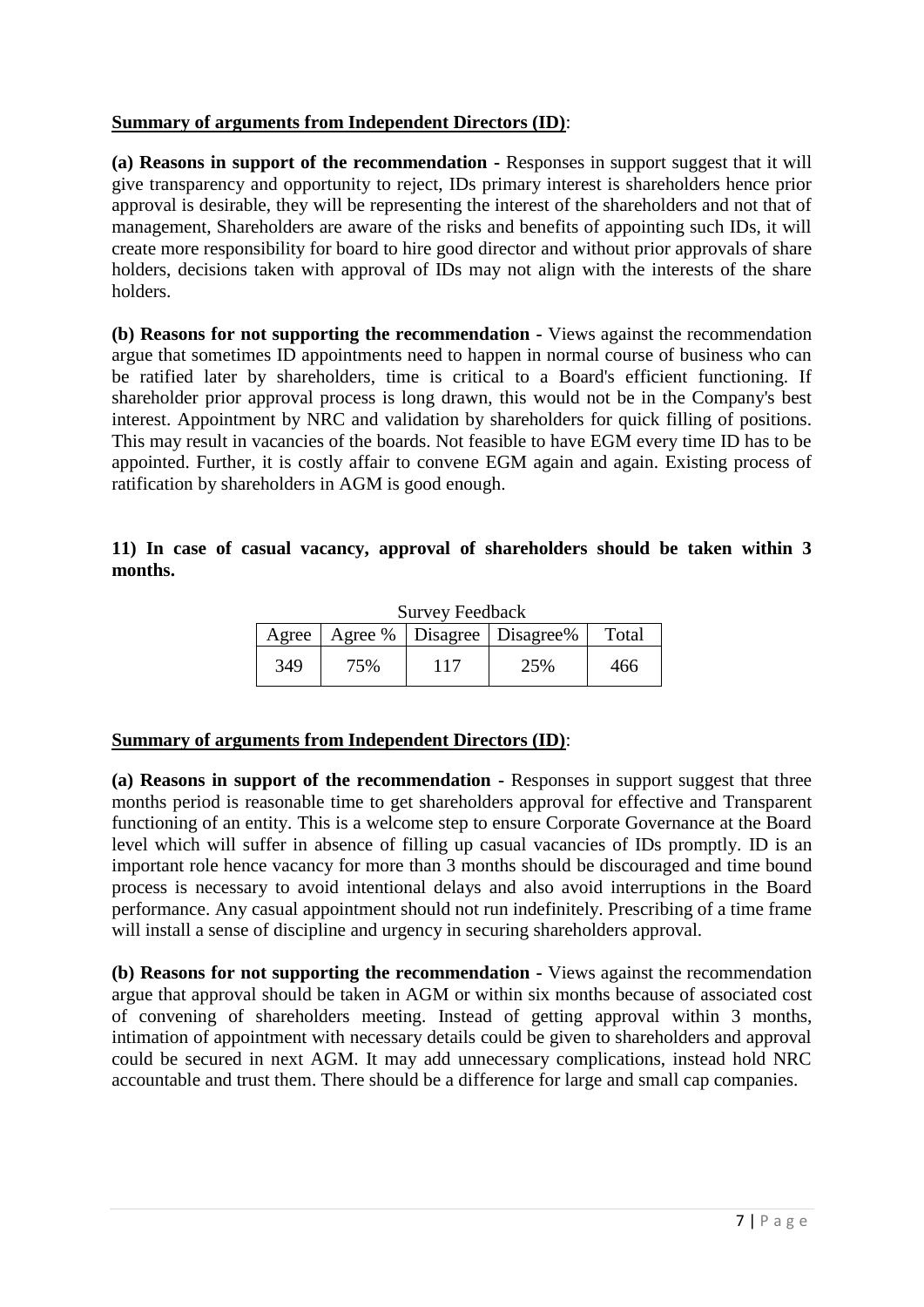#### **12) The entire resignation letter of ID shall be disclosed with list of existing directorships & membership in board committees.**

| <b>Survey Feedback</b> |     |  |                                 |       |  |
|------------------------|-----|--|---------------------------------|-------|--|
| Agree                  |     |  | Agree %   Disagree   Disagree % | Total |  |
| 385                    | 83% |  | 17%                             | 466   |  |

#### **Summary of arguments from Independent Directors (ID)**:

**(a) Reasons in support of the recommendation -** Responses in support suggest that this will ensure Transparency and provide an opportunity for IDs to state the exact reason instead of stating Personal Commitments or Pre-occupation. Often the real reason for IDs leaving is hidden because it may lead to faults on the side of promoters. Resignation is a very important subject and the board and the regulatory agencies would need to know the reasons in detail.

**(b) Reasons for not supporting the recommendation -** Views against the recommendation argue that there may be something confidential in such letters which may need to be handle discretely. This is overstrecthing of disclosures. Rather, make his presence mandatory in the meeting where his resignation is being accepted. Puts the ID in an awkward spot. The IDs will simply not disclose the real issues in the resignation letter if the contents of the letter are going to be a public document. Details of directorship in other companies are already available on MCA website.

#### **13) In case of resignation due to Pre-occupation, personal reasons, then before joining of another company, a mandatory cooling-off period of 1 year.**

| DUI VUY TUUUUUN |     |     |                                         |       |
|-----------------|-----|-----|-----------------------------------------|-------|
|                 |     |     | Agree   Agree %   Disagree   Disagree % | Total |
| 245             | 53% | 221 | 47%                                     | 466   |

## Survey Feedback

#### **Summary of arguments from Independent Directors (ID)**:

**(a) Reasons in support of the recommendation -** Responses in support suggest that one year can be reasonable period to assess any pros and cons of the outgoing IDs also whether it has any vested interest as individual or group of individuals, it will discourage resignations due to hidden agenda and force IDs to state the actual Reason for joining the Board of another Company. This will improve transparency as IDs need to be clear why they have resigned.

**(b) Reasons for not supporting the recommendation -** Views against the recommendation argue that due to personal reasons cooling off period is not required or it should be six months. ID is meant to protect shareholder interest. Once he/she feels they cannot do that and resigns, they can't be penalised and disqualified from joining others. Pre-occupation and Personal reasons can differ from person to person and the circumstances, hence cooling-off period is irrelevant.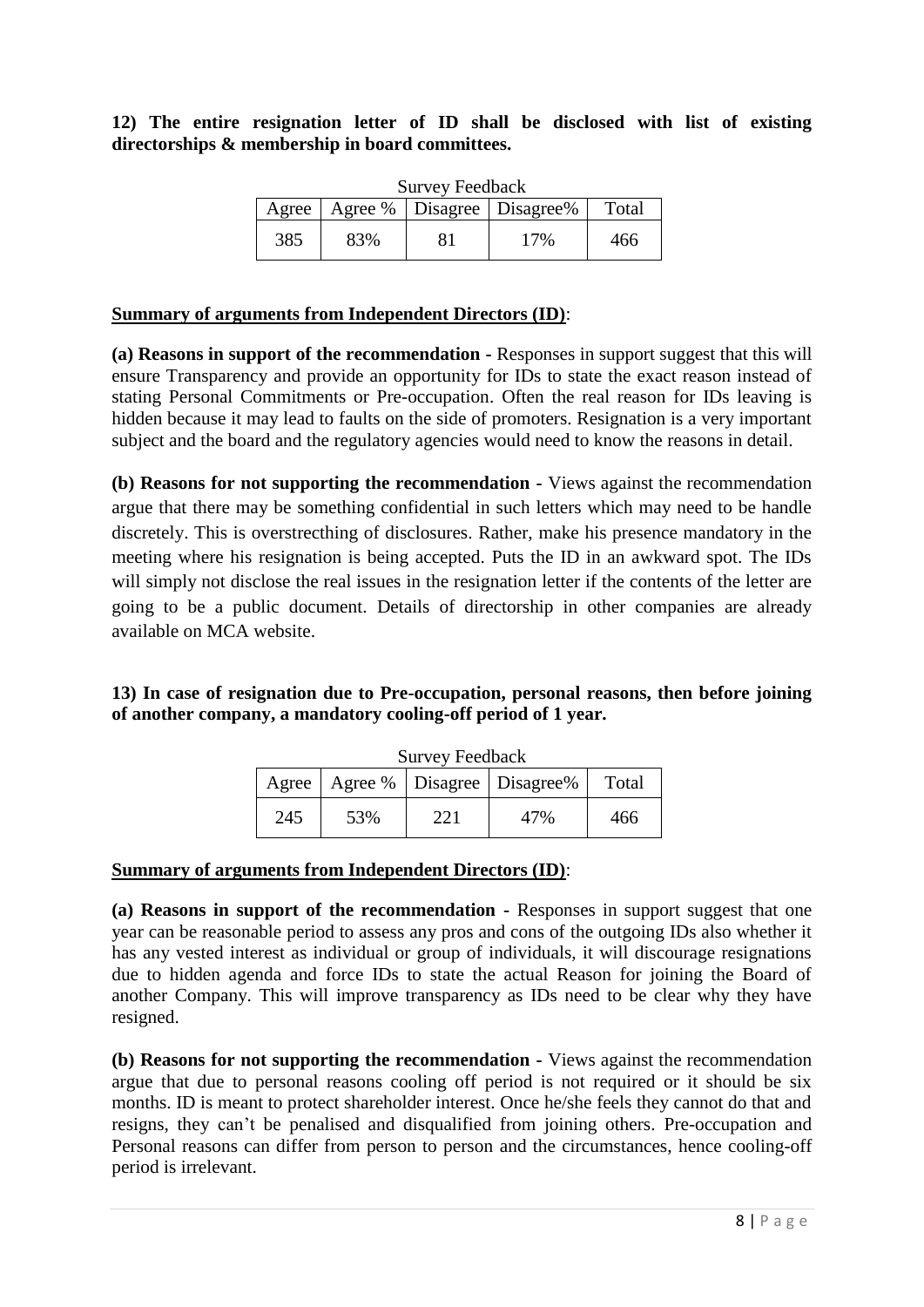#### **14) Cooling-off period of 1 year for transition from ID to WTD.**

| <b>Survey Feedback</b> |     |     |                                         |       |
|------------------------|-----|-----|-----------------------------------------|-------|
|                        |     |     | Agree   Agree %   Disagree   Disagree % | Total |
| 247                    | 53% | 219 | 47%                                     | 466   |

#### **Summary of arguments from Independent Directors (ID)**:

**(a) Reasons in support of the recommendation -** Responses in support suggest that a person who has been on the post of Independent Director can't become part of the management immediately. Logical to ensure disengagement before new role is taken up. So as not to get influenced by the prospect of a whole time job and would ensure arms length relationship. Hence 1 year seems to be sufficient time for the purpose to avoid conflict of interest.

**(b) Reasons for not supporting the recommendation -** Views against the recommendation argue that there could be genuine reasons for making such a move which benefits the company, there is no rationale for cooling off, If shareholders are agree, then there is no requirement of cooling-off period. Some responses suggest for 2 or 3 year cooling-off period. Sometimes an ID may have the expertise which can be put to use in that capacity as WTD.

#### **15) Audit committee should have 2/3rd IDs and 1/3rd Non-executive directors who are not related to the promoter.**

| Survey Feedback |     |  |                                         |       |  |
|-----------------|-----|--|-----------------------------------------|-------|--|
|                 |     |  | Agree   Agree %   Disagree   Disagree % | Total |  |
| 379             | 81% |  | 19%                                     | 466   |  |

#### Survey Feedback

#### **Summary of arguments from Independent Directors (ID)**:

**(a) Reasons in support of the recommendation -** Responses in support suggest that nonexecutive directors should also not related to any director. CAG audit may recommended for top 500 companies having substantial interest of Government, Public sector banks or financial institutions. This will ensure better financial reporting & disclosure and enhance internal controls over Related party transactions and Independence of Audit committee. Also Audit committee should look like not having composition of interested individuals. It will make it more professional and hopefully transparent as well. Real purpose of ID can be served. Such IDs in Audit committee must have strong background of financial & accounting knowledge. The WTD/KMPs may be invited if some information/clarification on any item is necessary in the meeting of committee.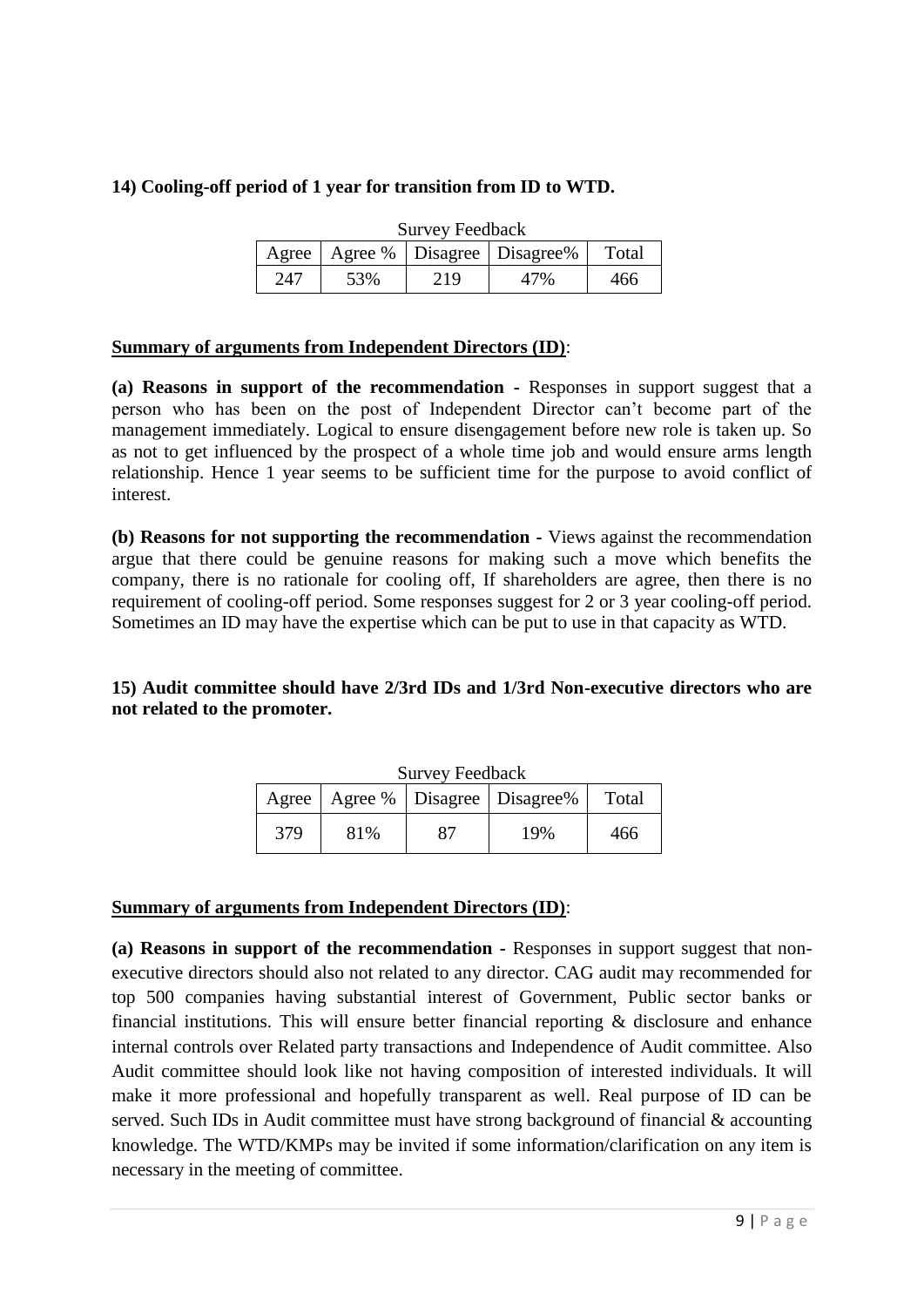**(b) Reasons for not supporting the recommendation -** Views against the recommendation argue that this requirement adds no value, it is difficult to implement, better to state a minimum of 2/3 IDs and leave the rest, it should be applicable only for companies having large enough board, Promoter interest is refused, family owned business will suffer, Where does one find a non executive director who is not related to the promoters? This is why they are called non executive, else would be independent. Current structure of Audit committee is sufficient from the point of view of Corporate Governance.

#### **16) Whether there is a need for reviewing of Remuneration structure of IDs?**

| DUI YUY TUUWAUN |     |    |                                         |       |  |  |
|-----------------|-----|----|-----------------------------------------|-------|--|--|
|                 |     |    | Agree   Agree %   Disagree   Disagree % | Total |  |  |
| 416             | 89% | 50 | 11%                                     | 466   |  |  |

#### **Survey Feedback**

#### **Summary of arguments from Independent Directors (ID)**:

**(a) Reasons in support of the recommendation -** Responses in support suggest that remuneration should not be constraint to play true role with a lot of duties responsibilities and liabilities, sitting fees alone cannot be a method of remuneration. It is unreasonable to expect ID's on boards of listed companies without reasonable remuneration, Compensation has to be based on time commitment, Liability of Independent Directors should also be reviewed, Need to make it attractive for good professionals & best talent to be taken as IDs, it should be reviewed periodically and disclosed.

**(b) Reasons for not supporting the recommendation -** Views against the recommendation argue that it should be left to individual entities, Present structure allowing a commission may not be in the interests of the minority shareholders, existing arrangements appear to be in order & IDs should not be influenced by monetary compensation.

#### **17) Should ESOPs of vesting period of 5 years be allowed instead of profit linked commission? What would be max limit?**

| <b>Survey Feedback</b> |     |     |                                         |       |  |
|------------------------|-----|-----|-----------------------------------------|-------|--|
|                        |     |     | Agree   Agree %   Disagree   Disagree % | Total |  |
| 203                    | 44% | 263 | 56%                                     | 466   |  |

### **Summary of arguments from Independent Directors (ID)**:

**(a) Reasons in support of the recommendation -** Responses in support suggest that ESOPs of long vesting period along with profit linked commission may be considered, vesting could be upto 3 years instead of 5, would motivate the IDs towards more active participation, it will ensure IDs involvement in long term interest of company, this will integrate them with the entity having own stakes and will be helpful in attracting talented people on board.